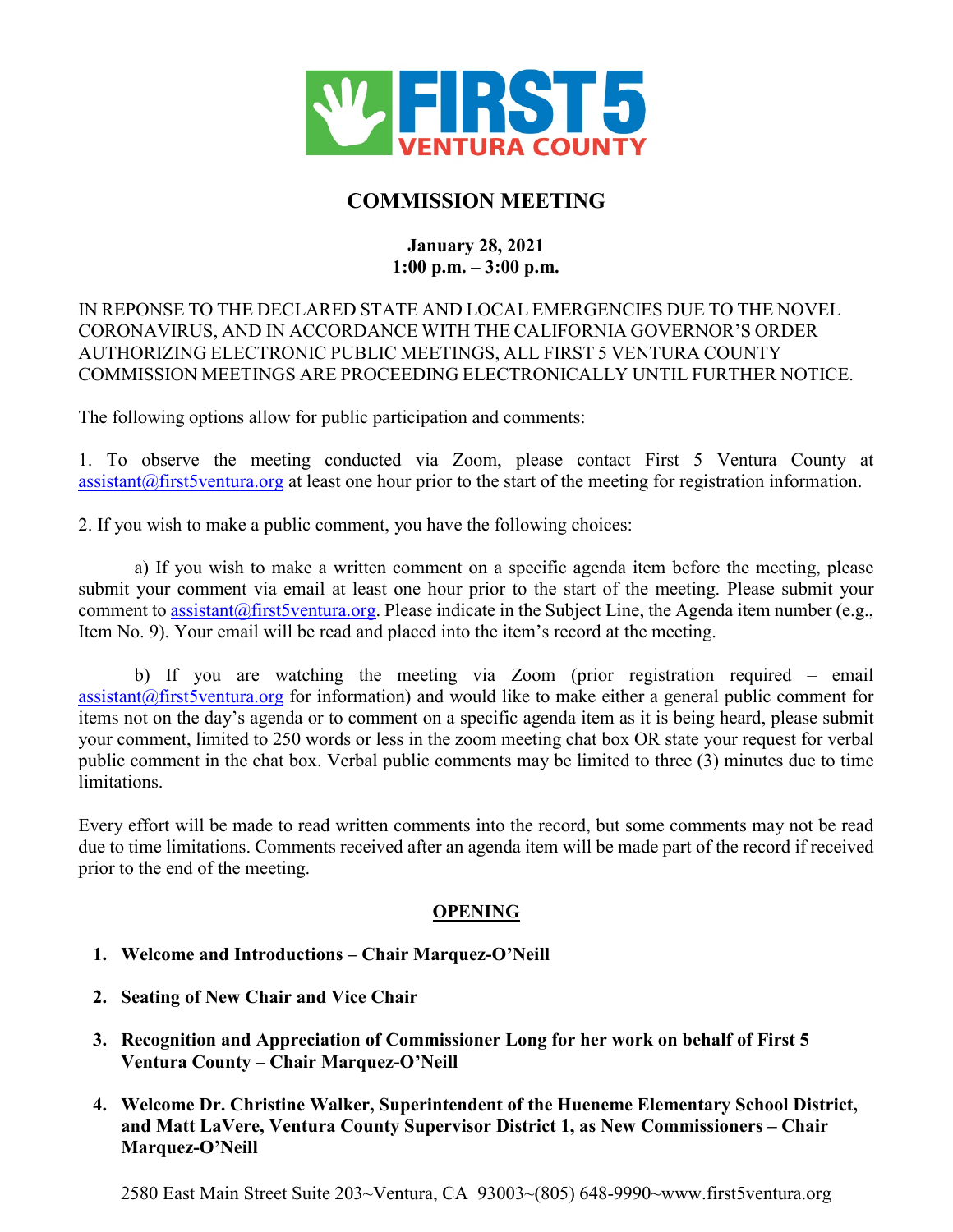First 5 Ventura County Agenda – January 28, 2021 Page 2

- **5. Approval of Minutes from December 17, 2020 Commission Meeting**
- **6. Agenda Approval and Review of Commission Packets**
- **7. Public Comments/Correspondence**

## **The following items will be reviewed and discussed by the Commissioners for appropriate action.**

## **CONSENT AGENDA**

Consent Agenda Item 8: Review and approve unless an item is pulled for separate action by the Commission and moved to the Regular Agenda for consideration. Consent items are to be routine and non-controversial. All items are approved as recommended without discussion.

#### **8. Receive and File the First 5 Ventura County Financial Reports as of November 30, 2020**

## **REGULAR AGENDA**

## **9. Review and Discussion of Key Accomplishments and Findings from the First 5 Ventura County FY 2019-20 Annual Report – Sam McCoy**

*(The Commission will receive a staff presentation and discuss findings from the First 5 Ventura County FY 2019-20 Annual Report.)*

#### **10. Report of Committees**

**a. Administration and Finance – Commissioner Stenslie**

**i. Recommendation to Update Commission's Policy and Procedures on Internal Control** 

*(Recommended action will update recent changes to titles of positions and clarifies certain procedures related to scope when Executive Director appoints a designee, payroll procedures, and receipt of purchases.)*

## **ii. Recommendation to Approve Policy and Procedures to Accept Digital Signatures**

*(Recommended action will adopt a new policy and procedures to allow for the use of digital signatures, using a certificate-based digital ID, for specified documents requiring a signature of authorization/approval.)*

**iii. Recommendation to Update Advocacy Policy and Policy Platform for 2021**  *(The Commission will review and consider the adoption of an updated advocacy policy and policy platform for 2021.)*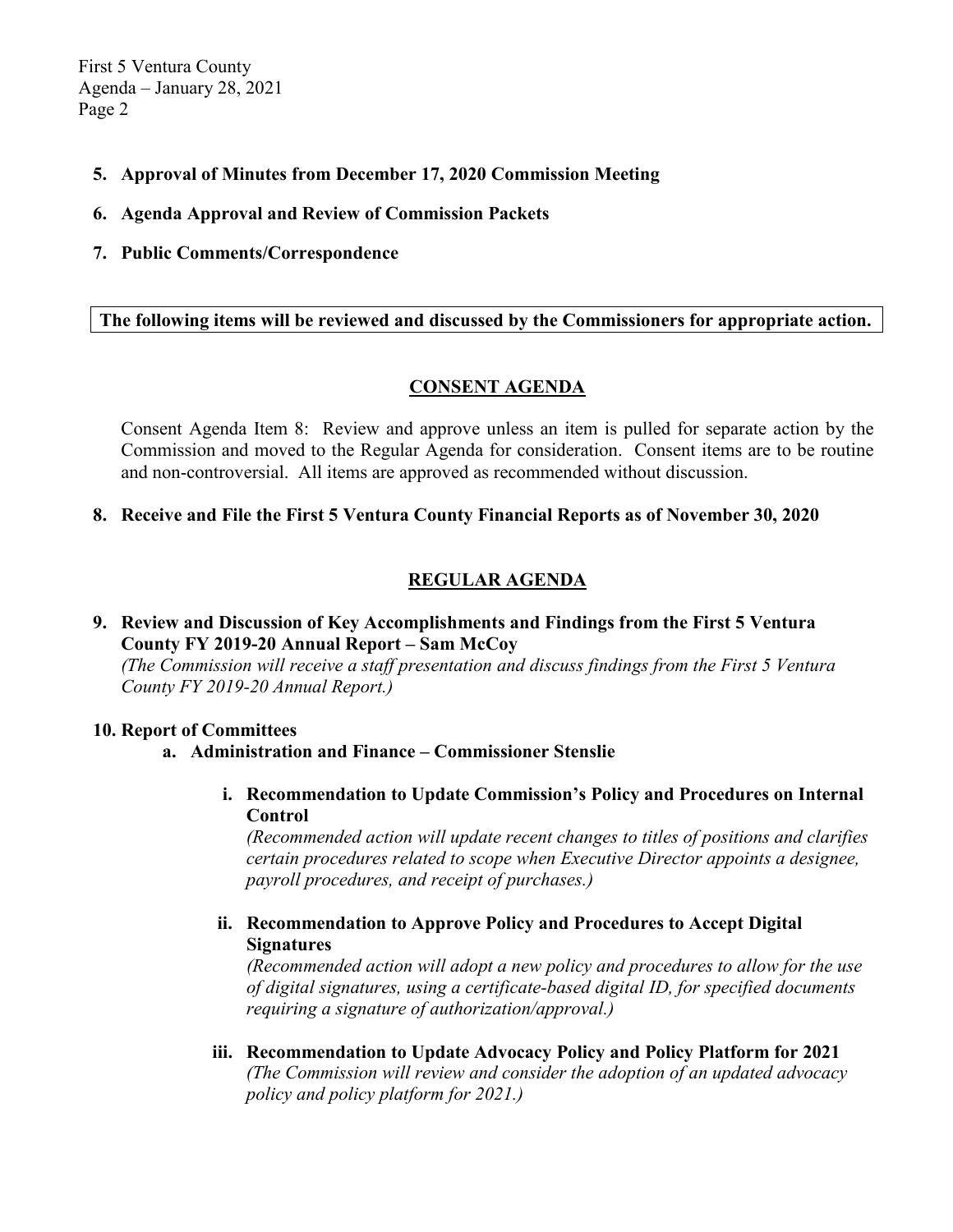First 5 Ventura County Agenda – January 28, 2021 Page 3

- **iv. Recommendation to Extend Policy for Paid Sick Leave and Extended Paid Family Leave under the Families First Coronavirus Response Act (FFCRA)**  *(Recommended action will extend the FFCRA paid leave benefits through March 31, 2021.)*
- **v. Recommendation to Approve Policy and Procedures to Comply with New COVID-19 Employee Safety and Reporting Laws**

*(Recommended action will make available sick leave available, up to two weeks, to employees who were exposed to COVID-19 at work, cannot work from home, and do not have FFCRA paid leave benefits available.)*

#### **11. Recommendation to Approve Unspent Funds for Activities to Facilitate Transition of First 5 Neighborhoods for Learning (NfL) Initiative – Petra Puls**

*(The recommended action would approve the use of up to \$450,000 in available unspent funds to be used for strategies and activities to facilitate the transition of the First 5 Neighborhoods for Learning initiative from the current contractor to First 5 Ventura County, from February 1, 2021 to June 30, 2021.)*

### **12. Review and Assessment of Current Implementation of Ongoing Key Investments, and Discussion of FY 2021-23 Implementation Models – Petra Puls**

*(The Commission will receive a presentation on the current implementation of the following investments and review FY 2021-23 implementation strategies and models: Countywide Linkage to Resources and Early Intervention; Support for Mixteco Populations; and Triple P.)*

#### **13. Report from Executive Director – Petra Puls**

- (a) Report on Administrative Operations
- (b) Update on Commission Initiatives
- (c) Update on Statewide First 5 Activities

#### **14. Commission Member Comments**

*(Government Code Section 54954.2(a) states: "No action or discussion shall be undertaken on any item not appearing on the posted agenda, except that members of a legislative body or its staff may briefly respond to statements made or questions posed by persons exercising their public testimony rights under Section 54954.3. In addition, on their own initiative or in response to questions posed by the public a member of a legislative body or its staff may ask a question for clarification, make a brief announcement, or make a brief report on his or her own activities. Furthermore, a member of a legislative body, or the body itself, subject to rules or procedures of the legislative body, may provide a reference to staff or other resources for factual information, request staff to report back to the body at a subsequent meeting concerning any matter, or take action to direct staff to place a matter of business on a future agenda.")*

#### **15. Next Meeting**

Thursday, February 25, 2021, County Office of Education, 5100 Adolfo Rd., Camarillo (whether meeting to be held either in-person or electronically to be determined based upon state of the novel corona virus emergency)

#### **16. Future Meetings**

Thursday, March 25, 2021, First 5 Ventura County, 2580 E. Main Street Ste. 203, Ventura Thursday, April 22, 2021, County Office of Education, 5100 Adolfo Rd., Camarillo Thursday, May 20, 2021, County Office of Education, 5100 Adolfo Rd., Camarillo Thursday, June 17, 2021, County Office of Education, 5100 Adolfo Rd., Camarillo Thursday, July 29, 2021, County Office of Education, 5100 Adolfo Rd., Camarillo